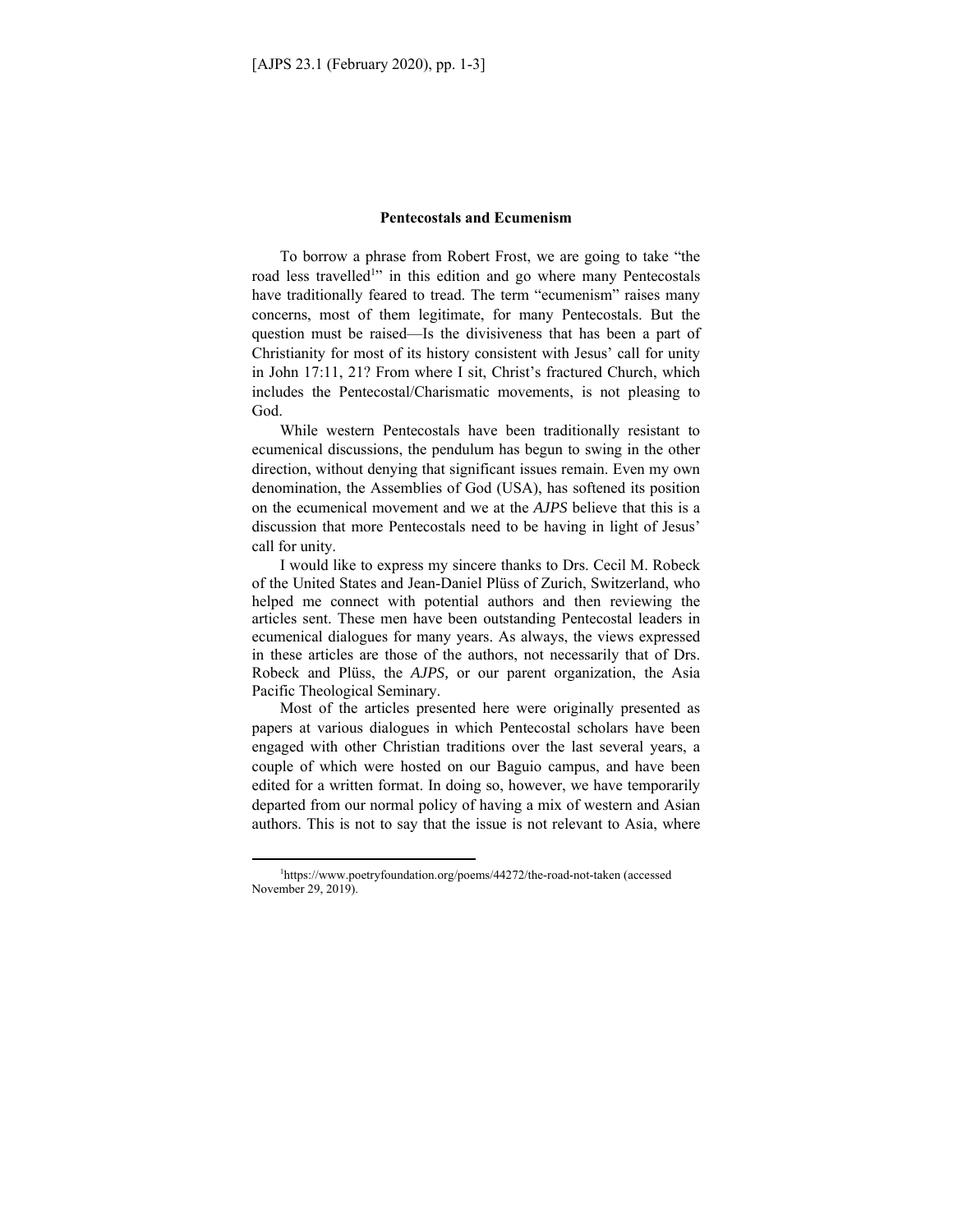the Body of Christ is as deeply fractured and schismatic as anywhere else in the world, nor does it mean that there are no Asians writing on these issues. It simply means that we were not able to secure any articles from them, an omission for which I apologize.

Veli-Matti Kärkkäinen opens this edition with a two part article entitled *Catholicity, Full Gospel and Fullness of the Spirit: A Pentecostal Perspective on the Third Mark of the Church*. He asks if Pentecostals should or even could talk about Catholicity. In part 1, he clarifies relevant issues and explains his definition of significant terms, which is critical to answering his question. In part 2, he describes some key features that he sees is important for the way Pentecostals understand the term "Catholicity."

Tania Harris follows with another two part article that explores where Pentecostals part ways with Evangelicals regarding revelatory experience and, perhaps surprisingly, may be closer to Roman Catholicism. Part 1 introduces both Evangelical and Pentecostal reaction to revelatory experiences. In part 2, she shows the problems that she feels Pentecostals have with Evangelical approaches to revelatory experience and why the Catholic approach may be a more appropriate framework for Pentecostal revelatory experience.

Then, Lisa Stephenson and her husband, Christopher, present separate articles on how Pentecostals should understand the Virgin Mary. Both build on the work of Jerry Sandidge, a Pentecostal scholar of an earlier generation who interacted with the Mariology of the Catholic Church, proposing some points of agreement and divergence.

Lisa goes first, explaining why Pentecostals have been reticent to embrace Catholic Mariology without endorsing the Pentecostal misunderstandings of Catholic teaching. Then, she uses Sandidge's points of agreement, grounding his theological claims in historic resources and explaining how Pentecostals' positive view of Mary has not been completely muted.

Christopher Stephenson then details part of the history of the discussion on Mary that took place during the second phase of the International Catholic-Pentecostal Dialogue from 1977-1982. Jerry Sandidge later presented a landmark paper that helped contribute to the Pentecostals' reflection on Mary. After discussing these items, he moves to give greater attention to the Synoptics' presentation of Mary and concludes by giving some considerations for Pentecostals who want to have a better understanding of Catholic Mariology.